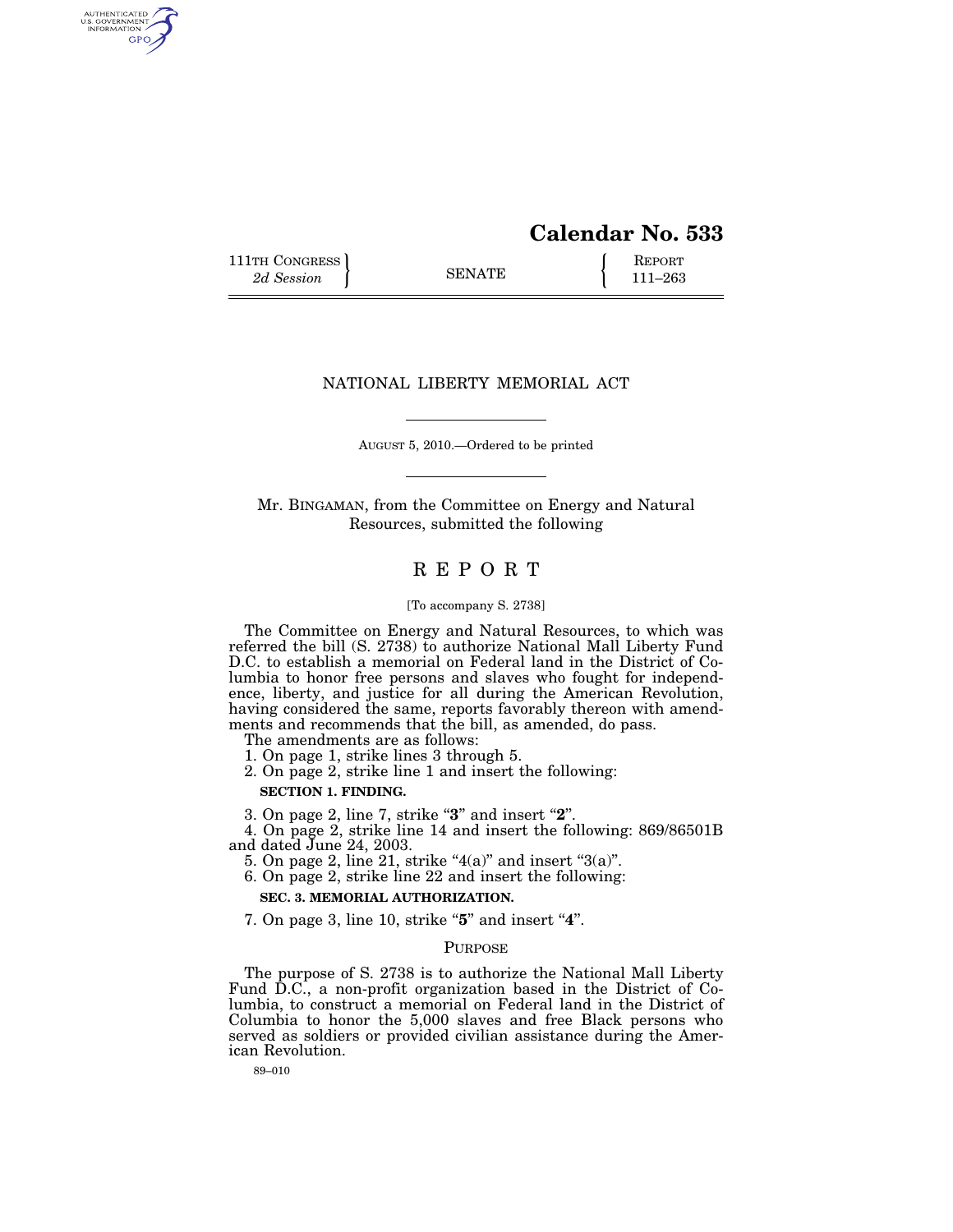#### BACKGROUND AND NEED

The Commemorative Works Act (40 U.S.C. 8901 et seq.) establishes the requirements for the construction of commemorative works (statues, monuments, sculptures, memorials, etc.) on Federal land in the District of Columbia. In general, the Act requires that a private entity wishing to construct a memorial must first be authorized by Congress. The entity is then required to raise all of the funds necessary for the commemorative work, with an extra 10 percent to be used to offset maintenance costs. Before receiving a construction permit, the sponsoring entity must receive site and design approvals from the Secretary of the Interior, the Commission of Fine Arts, and the National Capital Planning Commission.

If a memorial is proposed to be located within the monumental core area of the District of Columbia, the Secretary of the Interior is required to make a finding that ''the subject of the commemorative work is of preeminent historical and lasting significance to the United States.'' If the Secretary makes that determination, then Congress must enact a joint resolution approving the location of the commemorative work within the monumental core area.

In 2003 Congress amended the Commemorative Works Act to provide that no new commemorative works could be located within an area designated as the Reserve, essentially the cross-axis of the National Mall, running from the Capitol to the Lincoln Memorial, and from the White House to the Jefferson Memorial, including the land south of Independence Avenue between the Potomac River and the Tidal Basin.

In 1986 Congress authorized the Black Revolutionary War Patriots Memorial Foundation to establish the Black Revolutionary War Patriots Memorial to honor the 5,000 courageous slaves and free Black persons who served as soldiers or provided civilian assistance during the American Revolution.

In 1987 Congress enacted a second law, Public Law 100–265, authorizing placement of that memorial within the monumental core area as it was then defined by the Commemorative Works Act. In 1988, the National Park Service, the Commission of Fine Arts, and the National Capital Planning Commission approved a site in Constitution Gardens for the Black Revolutionary War Patriots Memorial and, in 1996, approved the final design. Despite four extensions of the memorial's legislative authorization over 21 years, the Foundation was unable to raise sufficient funds for construction, the authority (and associated site and design approvals) finally lapsed in October 2005, and the Foundation disbanded with numerous outstanding debts and unpaid creditors.

S. 2738 would authorize a new non-profit organization, National Mall Liberty Fund D.C., to construct a commemorative work honoring the same individuals as proposed by the original Black Revolutionary War Patriots Memorial.

#### LEGISLATIVE HISTORY

S. 2738 was introduced by Senators Dodd and Grassley November 5, 2009. The Subcommittee on National Parks held a hearing on the bill on December 3, 2009. The Committee on Energy and Natural Resources considered the bill and adopted amendments at its business meeting on June 16, 2010. The Committee further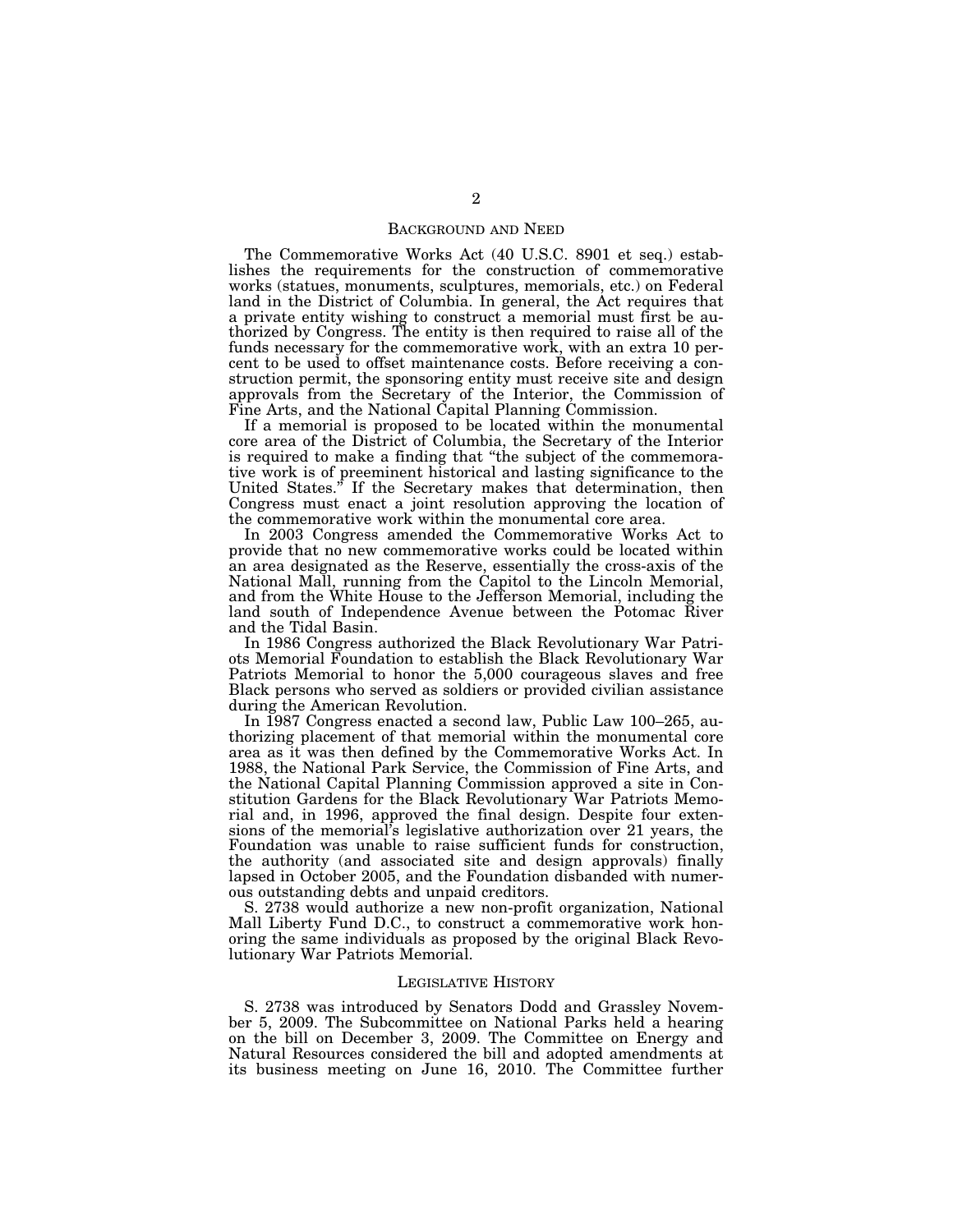modified the amendments and ordered S. 2738 favorably reported, as amended, at its business meeting on June 21, 2010.

#### COMMITTEE RECOMMENDATION

The Committee on Energy and Natural Resources, in open business session on June 21, 2010, by a voice vote of a quorum present, recommends that the Senate pass S. 2738, if amended as described herein.

#### COMMITTEE AMENDMENTS

During the consideration of S. 2738, the Committee adopted amendments that deleted the bill's short title, made several conforming changes to the bill, and corrected a map reference.

#### SECTION-BY-SECTION ANALYSIS

*Section 1* contains a Congressional finding that subject matter of the proposed memorial—the contributions of free persons and slaves who fought during the American Revolution—were of preeminent historical and lasting significance, as required under the Commemorative Works Act.

*Section 2* defines key terms used in the bill.

*Section 3(a)* authorizes the establishment of a memorial on federal land in the District of Columbia to recognize and commemorate the contributions of 5,000 African Americans who served as soldiers and sailors or provided civilian assistance during the Revolutionary War.

Subsection (b) prohibits the use of federal funds to establish the memorial.

Subsection (c) directs that the memorial be established according to the Commemorative Works Act.

*Section 4* repeals two laws for the authorization and site selection of the previously authorized Black Revolutionary War Patriots Memorial, the legislative authority for which has expired.

#### COST AND BUDGETARY CONSIDERATIONS

The following estimate of costs of this measure has been provided by the Congressional Budget Office:

*S. 2738—A bill to authorize National Mall Liberty Fund D.C. to establish a memorial on federal land in the District of Columbia to honor free persons and slaves who fought for independence, liberty, and justice for all during the American Revolution* 

S. 2738 would authorize a nonprofit organization to establish a commemorative work honoring African-American Revolutionary War soldiers and others. The bill would affect direct spending; therefore, pay-as-you-go procedures would apply to the legislation. However, CBO estimates that the net effect on the budget of enacting the legislation would be insignificant in any year.

S. 2738 contains no intergovernmental or private-sector mandates as defined in the Unfunded Mandates Reform Act and would not affect the budgets of state, local, or tribal governments.

S. 2738 would authorize the National Mall Liberty Fund D.C. to establish a memorial to honor slaves and free persons who fought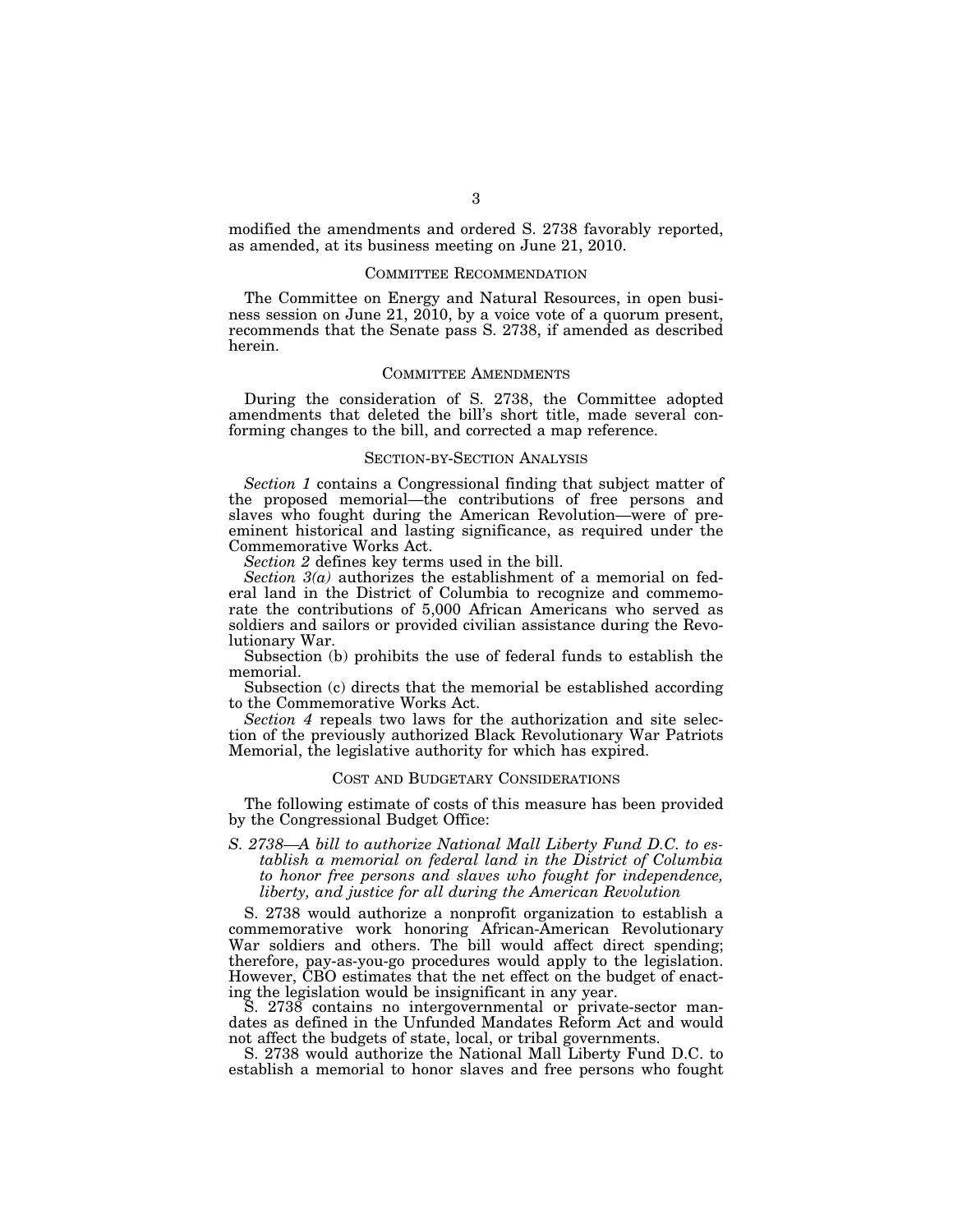for or provided other assistance to the American war effort during the American Revolution. The legislation would be subject to the requirements of the Commemorative Works Act (CWA) and would prohibit the use of federal funds for the memorial. Under the CWA, any entity that receives a permit to construct a memorial in the District of Columbia or its environs must deposit in the Treasury an amount equal to 10 percent of the memorial's estimated construction cost. Based on similar commemorative projects, CBO expects that the deposit would not be received for several years, and that spending of the amounts received would be minimal in any fiscal year.

The CBO staff contact for this estimate is Martin von Gnechten. The estimate was approved by Theresa Gullo, Deputy Assistant Director for Budget Analysis.

#### REGULATORY IMPACT EVALUATION

In compliance with paragraph 11(b) of rule XXVI of the Standing Rules of the Senate, the Committee makes the following evaluation of the regulatory impact which would be incurred in carrying out S. 2738.

The bill is not a regulatory measure in the sense of imposing Government-established standards or significant economic responsibilities on private individuals and businesses.

No personal information would be collected in administering the program. Therefore, there would be no impact on personal privacy.

Little, if any, additional paperwork would result from the enactment of S. 2738, as ordered reported.

#### CONGRESSIONALLY DIRECTED SPENDING

S. 2738, as ordered reported, does not contain any congressionally directed spending items, limited tax benefits, or limited tariff benefits as defined in rule XLIV of the Standing Rules of the Senate.

#### EXECUTIVE COMMUNICATIONS

The testimony provided by the National Park Service at the December 3, 2009 Subcommittee hearing on S. 2738 follows:

## STATEMENT OF KATHERINE H. STEVENSON, ASSISTANT DI-RECTOR, BUSINESS SERVICES, NATIONAL PARK SERVICE, DEPARTMENT OF THE INTERIOR

Mr. Chairman and members of the subcommittee, thank you for the opportunity to appear before you today to present the Department of the Interior's views on S. 2738, a bill to authorize the National Mall Liberty Fund D.C. to establish a memorial on federal land in the District of Columbia to honor free persons and slaves who fought for independence, liberty, and justice for all during the American Revolution.

The Department supports S. 2738 if amended to conform to the principles, processes, and requirements set forth in the Commemorative Works Act, which has successfully guided the process for establishing monuments in the Na-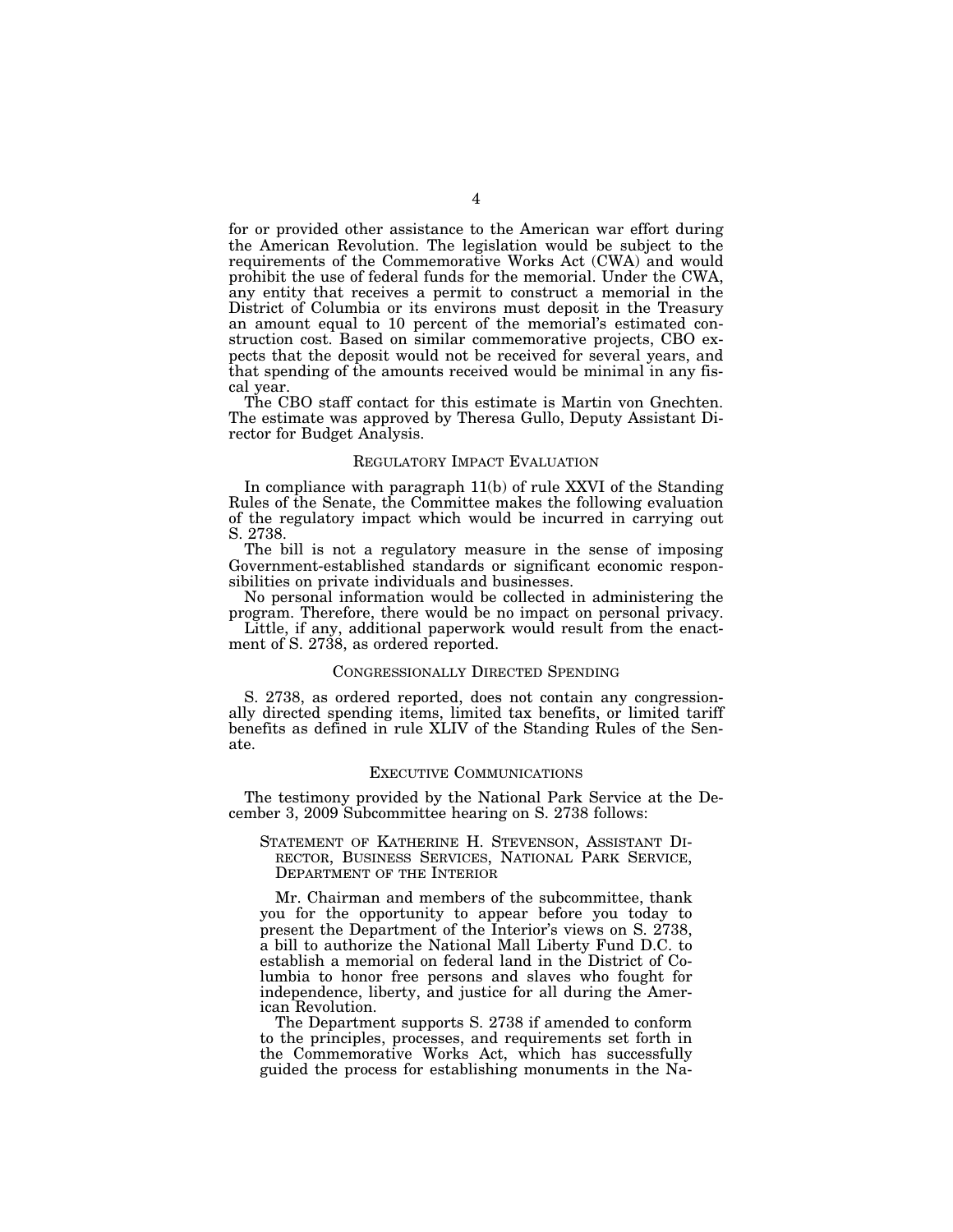tion's Capital since it was enacted in 1986 and as amended since that time. We also recommend that one technical correction be made to a map reference in the bill.

The bill would authorize the establishment of a memorial on federal land in the District of Columbia to recognize and commemorate the contributions of 5,000 African Americans who served as soldiers and sailors or provided civilian assistance during the American Revolutionary War. The bill prohibits the use of federal funds to establish the memorial, directs that the memorial be established according to the Commemorative Works Act, and repeals two laws for the authorization and site selection of a similar memorial proposal that expired.

In 1986, Congress enacted the Commemorative Works Act to guide the process for establishing memorials in the Nation's Capital. Since its enactment, the Act has played an important role in ensuring that memorials in the Nation's Capital are erected on the most appropriate sites and are of a caliber of design that is worthy of their historically significant subjects. The Act was amended in 2003 to, among other things, provide for establishment of a Reserve where no additional memorials may be located.

While S. 2738 states that the memorial shall be established in accordance with the Commemorative Works Act, the bill contravenes a critical requirement of the Commemorative Works Act by pre-selecting Area I as the site for this memorial.

Area I is located within the Monumental Core of the Nation's Capital extending around the Capitol Reflecting Pool to the eastern boundary of Arlington National Cemetery and along the Virginia shoreline. Area I excludes the Reserve, the great cross-axis of the Mall, which generally extends from the United States Capitol to the Lincoln Memorial, and from the White House to the Jefferson Memorial. Congress, in the Commemorative Works Act, reserved Area I for subjects determined to be of preeminent and lasting historic significance to the Nation and it established a process for making this determination which has worked well for over 20 years. Through this process, a new memorial may be located in Area I only if the Secretary determines, after consulting with the National Capital Memorial Advisory Commission, which holds public meetings, that the memorial's subject warrants location in Area I and recommends it to Congress. If Congress agrees with the recommendation, it enacts a law within 150 days approving the location. As currently written, S. 2738 bypasses this important process.

Following the Commemorative Works Act, in the Department's view, would not hinder the Liberty Memorial Foundation in its ability to establish this memorial. In fact, if it obtains an Area I designation through this process, it would be granted an additional seven years to complete the memorial, for a total of 14 years. This change was made by Congress when it amended the Commemorative Works Act in 2003, and as a result sponsors no longer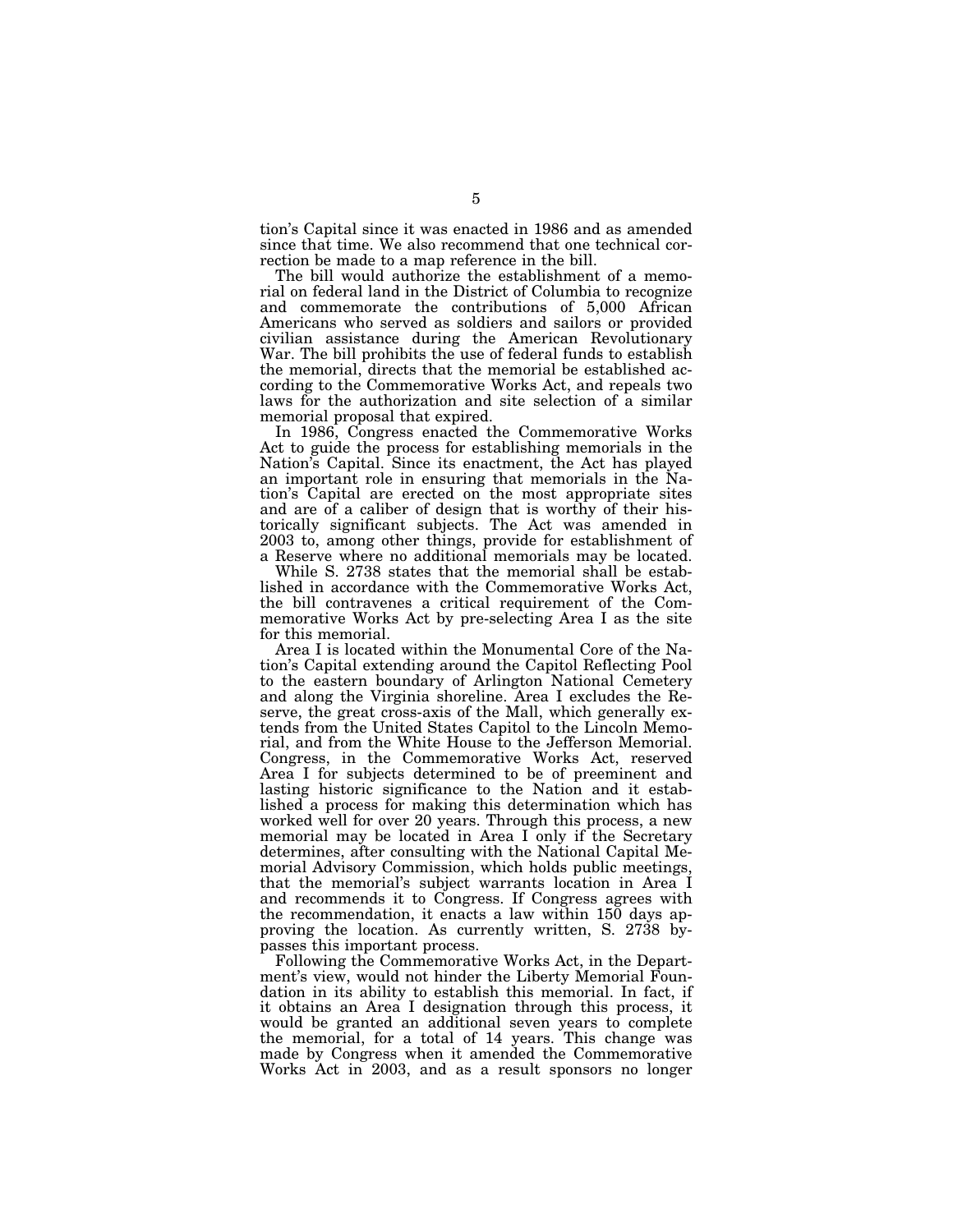need to fear that seeking an Area I designation might cost them their authority to establish the memorial at all.

We also would note out that S. 2738 makes no provisions for the disposition of monies raised in excess of funds needed for the establishment of the memorial or to hold in reserve the amount available should the authority to establish the memorial expire before completion. The Department recommends that the bill be amended to clarify the disposition of these funds.

The Department also notes that the bill references the 1986 map, which Congress amended in 2003 when it changed the boundaries of Area I and created the Reserve. The 1986 map is no longer valid. We recommend that the bill be amended to reference the revised map, numbered 869/86501B and dated June 24, 2003.

The Department reiterates our support of the establishment of a memorial in the Nation's Capital that recognizes and commemorates the contributions of African Americans who fought for independence, liberty and justice during the Revolutionary War. We look forward to the opportunity to work with the subcommittee to develop language that would provide for such authorization in a manner consistent with the principles, processes, and requirements set forth by existing authorities.

Mr. Chairman, that concludes my prepared testimony, I would be glad to answer any questions that you or other members of the subcommittee may have.

#### CHANGES IN EXISTING LAW

In compliance with paragraph 12 of rule XXVI of the Standing Rules of the Senate, changes in existing law made by the Act S. 2738 as ordered reported, are shown as follows (existing law proposed to be omitted is enclosed in black brackets, new matter is printed in italic, existing law in which no change is proposed is shown in roman):

A. AN ACT To authorize the erection of a memorial on Federal land in the District of Columbia and its environs to honor the estimated five thousand courageous slaves and free black persons who served as soldiers and sailors or provided civilian assistance during the American Revolution and to honor the countless black men, women, and children who ran away from slavery or filed petitions with courts and legislatures seeking their freedom.

#### (Approved October 27, 1986, Public Law 99–558)

ø*Resolved by the Senate and House of Representatives of the United States of America in Congress assembled,* 

#### **[AUTHORIZATION OF MEMORIAL**

**[SECTION 1. The Black Revolutionary War Patriots Foundation is** authorized to establish a memorial on Federal land in the District of Columbia and its environs to honor the estimated five thousand courageous slaves and free black persons who served as soldiers and sailors or provided civilian assistance during the American